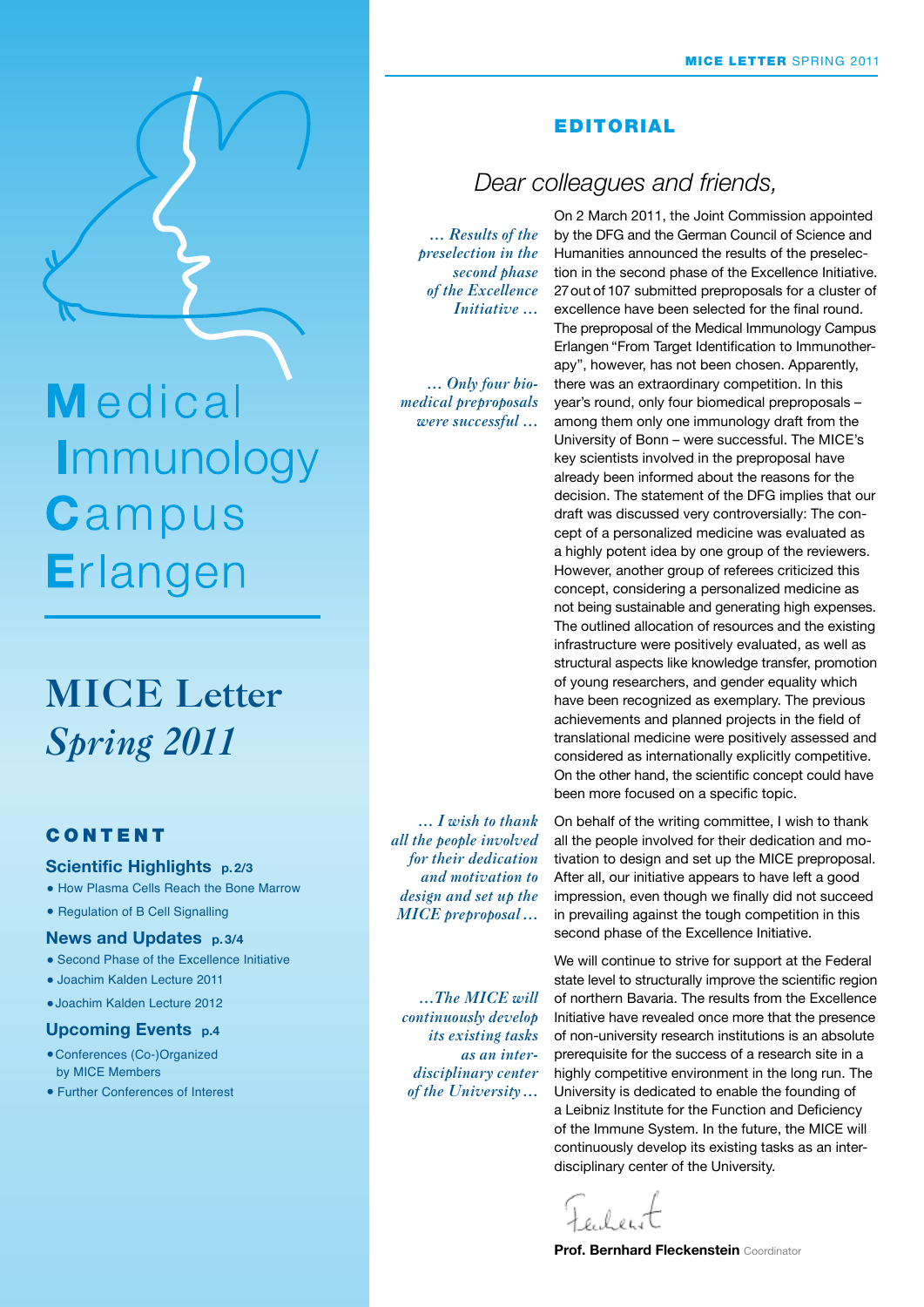# SCIENTIFIC HIGHLIGHTS

# How Plasma Cells Reach the Bone Marrow

*Plasma Cell Homing Controlled by Krüppel-like Factor 2*

Wolfgang Schuh · Rebecca Winkelmann Hans-Martin Jäck

Division of Molecular Immunology, Department of Internal Medicine 3 · Nikolaus-Fiebiger Center

Plasma cells are powerful micro factories producing thousands of antibody molecules per second and thereby protecting the organism from harmful pathogens and infections. Once a B cell encounters its specific antigen, a fascinating differentiation program is initiated that leads to morphological cellular restructuring and converting the B cell into an antibody-producing cell, the so-called plasma cell.

Plasma cells can be subdivided into short- and long-lived plasma cells. Short-lived plasma cells predominantly produce IgM and have a life-span of approximately one week; in contrast long-lived plasma cells continuously produce high affinity IgG or IgA molecules and survive for years.

Long-lived plasma cells, which are generated in secondary lymphoid tissues, have to reach specialized survival niches formed by stromal and other cells in the bone marrow. Still, it is puzzling how migration, homing and survival of these cells are controlled.

*Krüppel-like factor 2 (KLF2), a zinc finger- containing transcription factor, is crucial for proper homing of antigenspecific plasma cells to the bone marrow*

In our study we demonstrated that Krüppel-like factor 2 (KLF2), a zinc finger- containing transcription factor, is crucial for proper homing of antigenspecific plasma cells to the bone marrow. In a mouse strain with a B cell-specific deletion of KLF2 we found a clear reduction of plasma cells in the bone marrow, whereas plasma cell numbers in the spleen and the blood were fairly normal, indicating that KLF2 plays an important role in homing of plasma cells to the bone marrow (Fig. 1). Since we found diminished levels of  $\alpha_4\beta_7$ -Integrin and L-Selectin on KLF2-deficient B cells, we propose that KLF2 regulates plasma cell homing to the bone marrow via regulation of these two cell adhesion molecules. Future experiments using a plasma cellspecific GFP reporter mouse will clarify the role of KLF2 in humoral immunity and provide new ways to interfere with the generation of pathologic plasma cells in patients with multiple myeloma and autoimmune disease.

Supported by the IZKF Erlangen and the DFG

This research was originally published in Winkelmann R, Sandrock L, Porstner M, Roth E, Mathews M, Hobeika E, Reth M, Kahn ML, Schuh W, Jäck HM: B cell homeostasis and plasma cell homing controlled by Krüppel-like factor 2. Proc. Natl. Acad. Sci. U.S.A. 2011;108:710-5



**Figure 1** Elispot assay of TNP-specific IgG-secreting cells in spleen and bone marrow 14 days after boost immunization with TNP-KLH. A triplicate of one representative experiment is shown to the left, and results of all analyzed littermates are summarized with one dot representing the mean value of triplicates of one mouse is shown to the right.

*Long-lived plasma cells, which are generated in secondary lymphoid tissues, have to reach specialized survival niches formed by stromal and other cells in the bone marrow*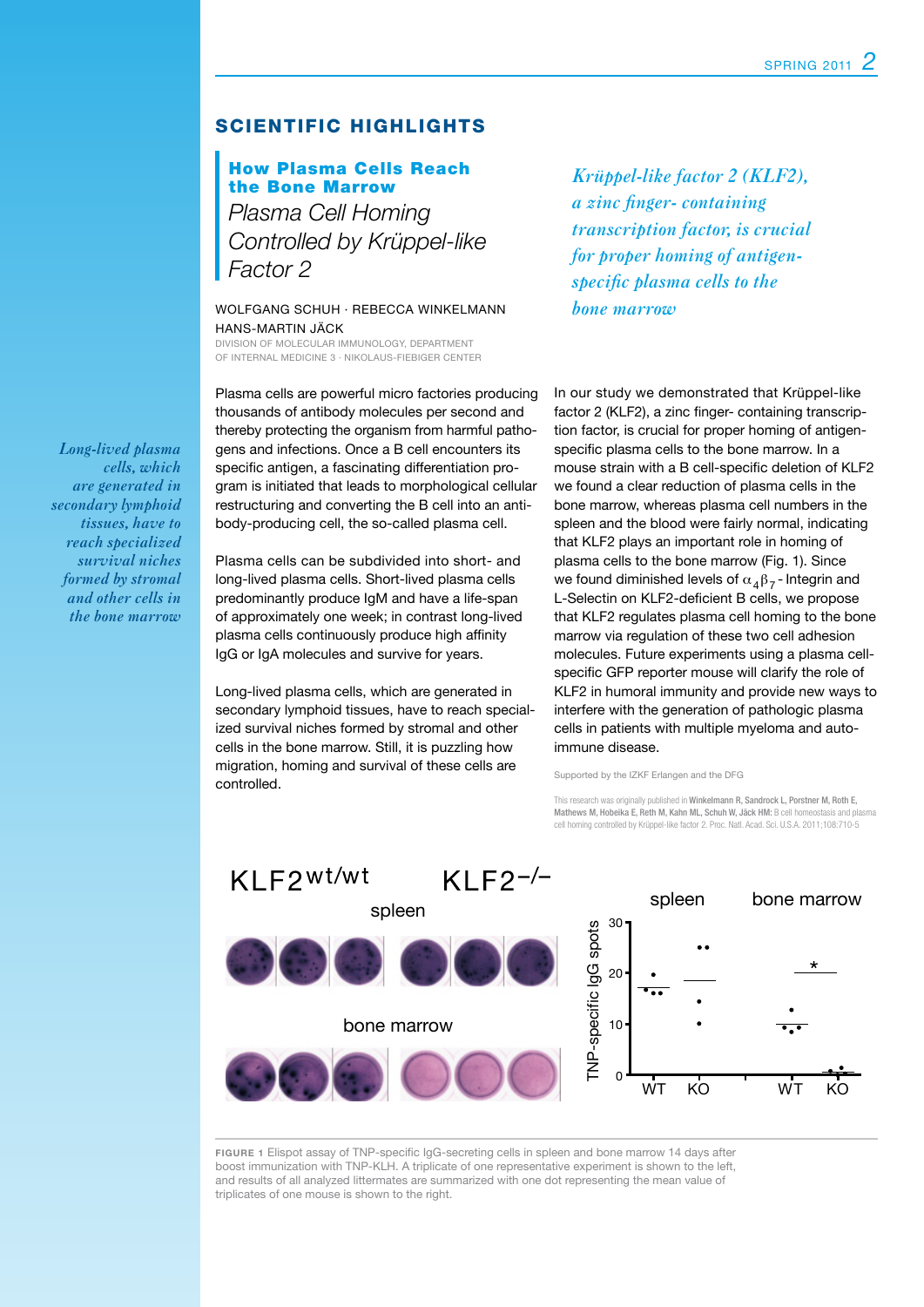# MICE LETTER  $3$



# Scientific Highlights

# Regulation of B Cell Signalling

*Grb2 Regulates B Cell Maturation, B Cell Memory Responses and Inhibits B cell Ca 2+ Signalling.*

Lars Nitschke Chair of Genetics, Department of Biology

Grb2 is a ubiquitously expressed adaptor protein, which activates Ras and MAP kinases in growth factor receptor signalling, while in BCR signalling this role is controversial. In B cell lines it was shown that Grb2 can inhibit BCR-induced  $Ca<sup>2+</sup>$  signalling. Besides, Grb2 also participates in other lymphocyte signalling pathways as a multifunctional adaptor protein. Nonetheless, the physiological role of Grb2 in primary B cells was still unknown. Therefore, the group of Lars Nitschke, Chair of Genetics, Department of Biology, generated a conditional B cellspecific Grb2-deficient mouse line. These animals had a severe reduction of mature follicular B cells in the periphery due to a differentiation block and decreased B cell survival. Moreover, several changes in important signalling pathways were found: enhanced BCR induced  $Ca^{2+}$  signalling, alterations in MAPK activation patterns and strongly impaired Akt activation, the latter pointing towards a defect in PI3K signalling. Interestingly, B cell specific Grb2-deficient mice showed impaired IgG and B cell memory responses, and impaired germinal centre formation (see figure). The defective memory response of B cell specific Grb2-deficient mice to hCMV derived virus-like particles was analysed in cooperation with the group of Thomas Winkler from the chair of Genetics. Thus, Grb2-dependent signalling pathways are crucial for lymphocyte differentiation processes, as well as for control of secondary humoral immune responses.



Spleen sections stained with PNA (green), IgM (red) and IgD (blue) 10 days after immunisation with sheep red blood cells. A spleen of a control mouse is shown on the left and a spleen of a conditional Grb2 KO mouse is shown on the right.

This research was originally published in Ackermann JA, Radtke D, Maurberger A, Winkler TH, Nitschke L: Grb2 regulates B-cell maturation, B-cell memory responses and inhibits B-cell Ca(2+) signalling. EMBO J. 2011 Apr 20;30(8):1621-33.

# News and Updates

# **Second Phase of the Excellence Initiative Evaluation of the First Round**

After the first phase of the Excellence Initiative (2005 – 2012), the Federal and State governments agreed for a second phase (2010 – 2017) in June 2009. The deadline for preproposals was on 1 September 2010. According to the DFG, 98 draft proposals for graduate schools, 107 for clusters of excellence, and 22 for institutional strategies were submitted. A quarter (25 preproposals for graduate schools, 27 for clusters of excellence) up to a third of the preproposals (seven for institutional strate-gies) were preselected for the final round as announced by the Joint Commission appointed by the DFG and the German Council of Science and Humanities on 2 March 2011. Only 8% of the selected preproposals for graduate schools and 15% of those for clusters of excellence have a biomedical background. The submission deadline for the initial full proposals, which will compete with the renewal proposals of the existing projects of the first phase, will be on 1 September 2011. It is expected that 10 – 20 clusters of excellence and up to five institutional strategies will be granted in addition to the existing projects. The final decision will be on June 15, 2012. More information: www.dfg.de/en/research\_ funding/programmes/excellence\_initiative.

## **Joachim Kalden Lecture 2011**

## **The Medical Immunology Campus Erlangen Honors Prof. Dr. Ralph Steinman**



Prof. Steinman talking about "Dendritic Cell-targeted Protein Vaccinces" (left) and receiving the certificate for the Joachim Kalden Lecture 2011 presented by Prof. Gerold Schuler

With this year's Joachim Kalden Lecture on 10 May, the Medical Immunology Campus Erlangen honored Prof. Ralph M. Steinman, who, together with Prof. Zanvil A. Cohn, described for the first time the dendritic cells in the early 1970ies.

Prof. Steinman is one of the leading immunologists and has received several highly reputated awards such as the Robert-Koch-Preis 1999, the Albert Lasker Award for Basic Medical Research 2007, the Albany Medical Center Prize 2009, and the Dr A. H. Heineken Prize for Medicine 2010.

In his lecture "Dendritic Cell-targeted Protein Vaccines" he talked about the discovery of dendritic cells, their characterization, and current research on the development of vaccines based on dendritic cells.